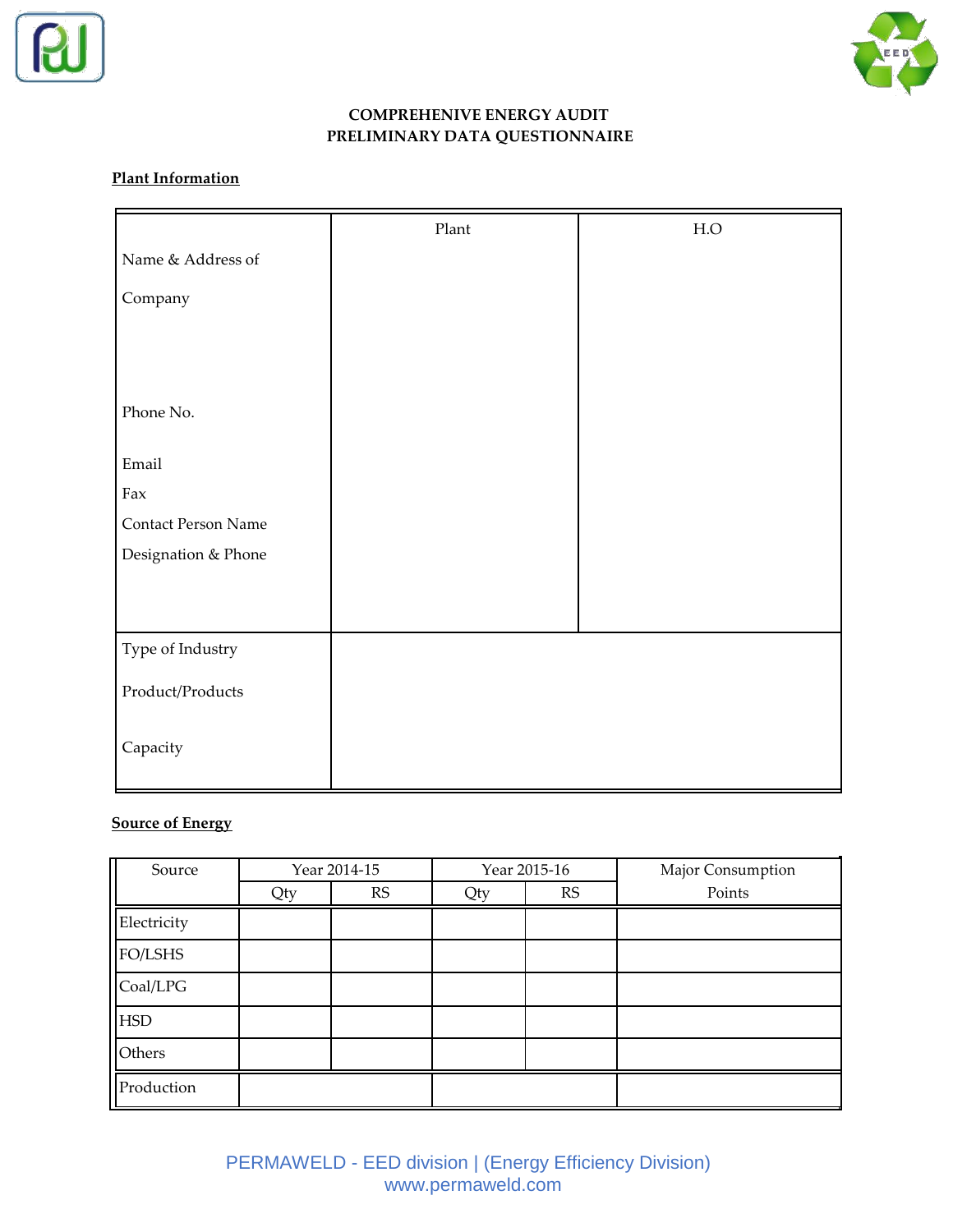



# **Electricity**

Contract Demand kVA : Demand Charges Rs/kVA : Unit Charges RS kWh :

#### *a. Transformers*

| No. of transformers & type | Capacity | Location | Incoming<br>Voltage | Supply<br>Voltage | <b>OLTC</b> Details |
|----------------------------|----------|----------|---------------------|-------------------|---------------------|
|                            |          |          |                     |                   |                     |
|                            |          |          |                     |                   |                     |
|                            |          |          |                     |                   |                     |
|                            |          |          |                     |                   |                     |
|                            |          |          |                     |                   |                     |

# *b. Capacitors*

| Avg. Plant Power Factor         |  |
|---------------------------------|--|
| Total Capacitance provided kVAr |  |
| Location of Capacitors          |  |

#### *c. Motors*

| Size   | kW Range |            | Nos.     |             |     |     |  |
|--------|----------|------------|----------|-------------|-----|-----|--|
|        |          | ${\rm SC}$ | Slipring | Synchronous | D.C | h/y |  |
| Large  |          |            |          |             |     |     |  |
| Medium |          |            |          |             |     |     |  |
| Small  |          |            |          |             |     |     |  |
|        |          |            |          |             |     |     |  |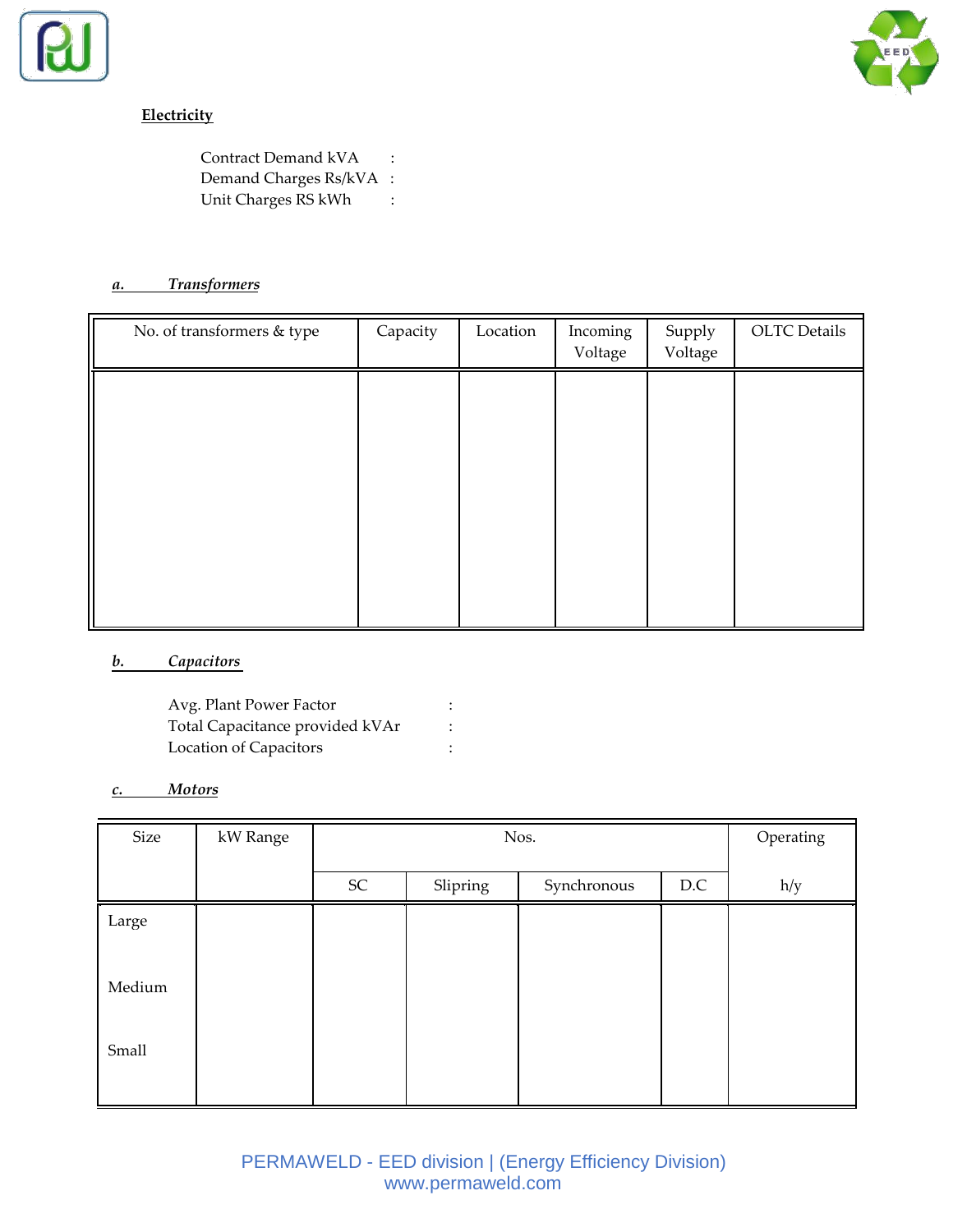



# *j. Air Compressors*

| Installed capacity   |  |
|----------------------|--|
| Capacity utilisation |  |
| Major users          |  |

| Compressor Type & | FAD capacity | Motor rating            | Comp. Air pressure   | Approx. energy consumption |
|-------------------|--------------|-------------------------|----------------------|----------------------------|
| Make              | $m^3/h$      | $\mathbf{k} \mathbf{W}$ | kg/cm <sup>2</sup> g | per year                   |
|                   |              |                         |                      |                            |

# *d. Gas / Oil fired Furnaces / driers*

|  |  | Furnace particulars   Fuel used   Capacity Application areas Energy consumption per year |
|--|--|------------------------------------------------------------------------------------------|
|  |  |                                                                                          |
|  |  |                                                                                          |
|  |  |                                                                                          |
|  |  |                                                                                          |
|  |  |                                                                                          |
|  |  |                                                                                          |
|  |  |                                                                                          |
|  |  |                                                                                          |
|  |  |                                                                                          |
|  |  |                                                                                          |
|  |  |                                                                                          |
|  |  |                                                                                          |
|  |  |                                                                                          |
|  |  |                                                                                          |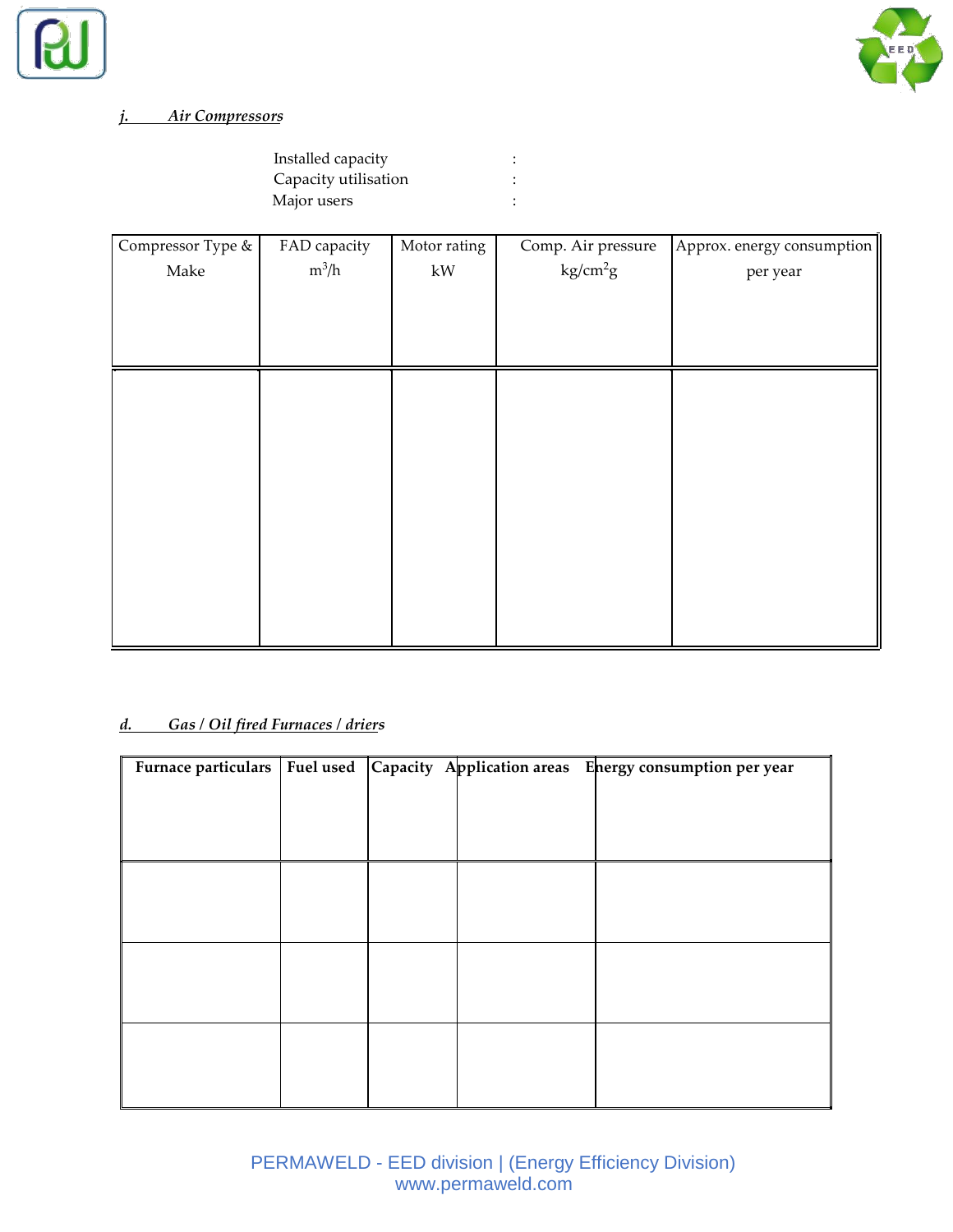



# *e. Electrical heating / melting Furnaces / Driers*

| Furnace particulars | <b>Rated kW</b> | Capacity | Application<br>areas | <b>Energy consumption per</b><br>year |
|---------------------|-----------------|----------|----------------------|---------------------------------------|
|                     |                 |          |                      |                                       |
|                     |                 |          |                      |                                       |

#### *f. Thermic Fluid Heaters*

| Type & Make | Capacity,<br>kCal/h | Fuel | Application | Annual Fuel<br>consumption | Remarks, if any |
|-------------|---------------------|------|-------------|----------------------------|-----------------|
|             |                     |      |             |                            |                 |

# *g. Thermic Fluid Application Areas*

| Equipment | Type of control | Temp <sup>o</sup> C | Operating<br>hours/year | Remarks, if any |
|-----------|-----------------|---------------------|-------------------------|-----------------|
|           |                 |                     |                         |                 |
|           |                 |                     |                         |                 |
|           |                 |                     |                         |                 |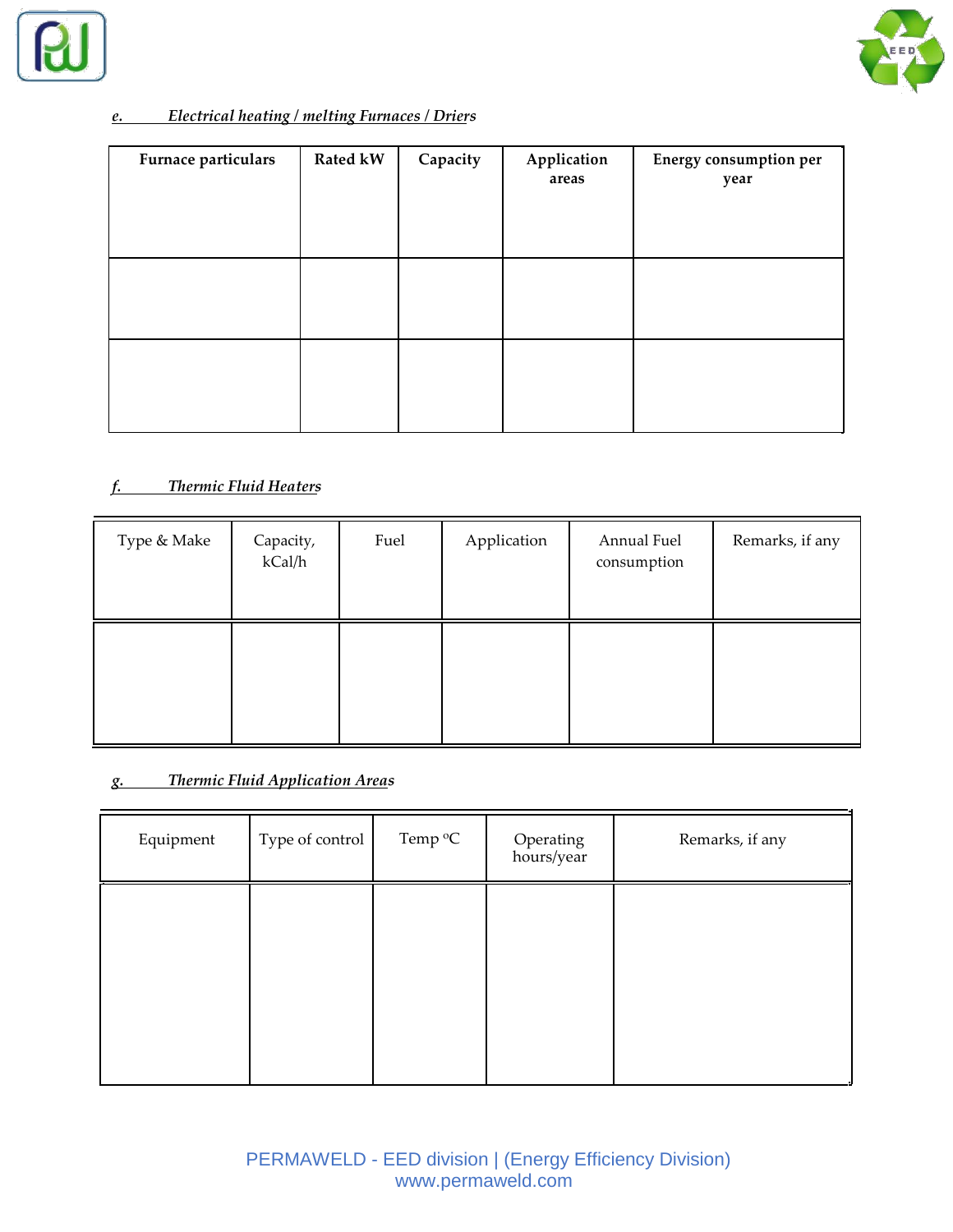



### *h. Boilers & Hot water Generators*

| Type & Make<br>(Pressure) | Capacity,<br>TPH or<br>(kCal/h) | Fuel | Application | Annual Fuel<br>consumption | Remarks, if any |
|---------------------------|---------------------------------|------|-------------|----------------------------|-----------------|
|                           |                                 |      |             |                            |                 |

# *i. Steam/ Hot water Application Areas*

| Equipment | Type of control | Temp <sup>o</sup> C | Operating<br>hours/year | Remarks, if any |
|-----------|-----------------|---------------------|-------------------------|-----------------|
|           |                 |                     |                         |                 |
|           |                 |                     |                         |                 |
|           |                 |                     |                         |                 |
|           |                 |                     |                         |                 |

#### *j. Refrigeration and Air-conditioning*

#### Air Conditioning System : Centralised/Decentralised

| Unit capacity<br>TR | Compressor<br>Type / VAU | Make &<br>Model | Application & desired<br>condition | Energy consumption<br>per year |
|---------------------|--------------------------|-----------------|------------------------------------|--------------------------------|
|                     |                          |                 |                                    |                                |
|                     |                          |                 |                                    |                                |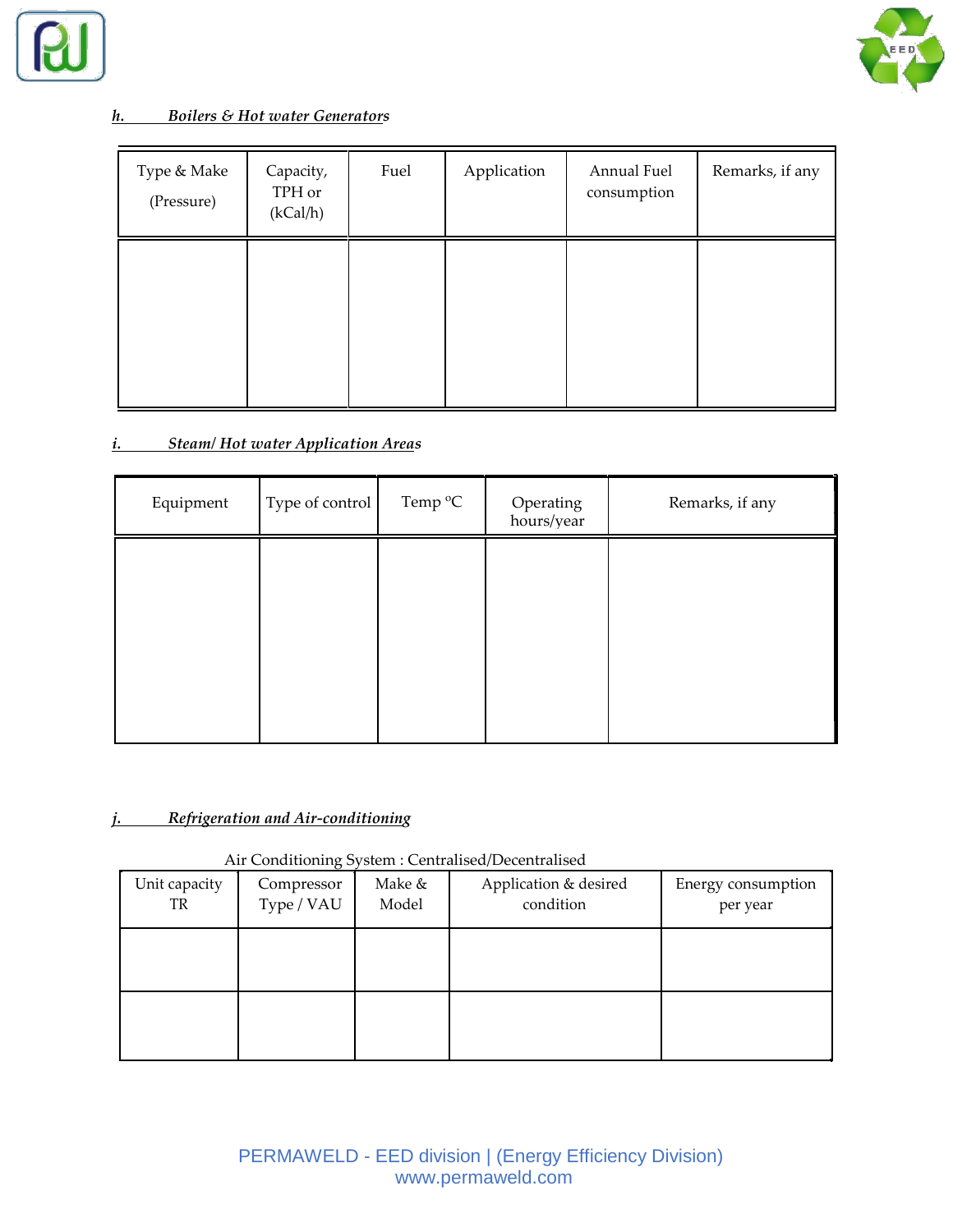



#### *k. Pumps, Fans & Blowers*

| Type & Nos.    | <b>RATED</b> |       |          | Type of  | Application |
|----------------|--------------|-------|----------|----------|-------------|
|                | Flow $m^3/h$ | Pres. | Motor kW | control* |             |
|                |              |       |          |          |             |
| Pumps          |              |       |          |          |             |
|                |              |       |          |          |             |
|                |              |       |          |          |             |
| Fans & Blowers |              |       |          |          |             |
|                |              |       |          |          |             |
|                |              |       |          |          |             |
|                |              |       |          |          |             |
|                |              |       |          |          |             |
|                |              |       |          |          |             |

# *l. Cooling towers*

| Type | Cooling load | Design range   | Approach            |             | PUMP            |           |             | <b>FAN</b>          |
|------|--------------|----------------|---------------------|-------------|-----------------|-----------|-------------|---------------------|
|      | kcal/h       | $_{\rm{o}}\!C$ | $_{\rm{o}}\text{C}$ | Motor<br>kW | Flow<br>$m^3/h$ | Head<br>m | Motor<br>kW | Air flow<br>$m^3/h$ |
|      |              |                |                     |             |                 |           |             |                     |
|      |              |                |                     |             |                 |           |             |                     |
|      |              |                |                     |             |                 |           |             |                     |

# *m. Lighting*

| Lamp/Luminaire | Lamp Watt X Nos. | Type of | Method of | Operating | Power consumption |
|----------------|------------------|---------|-----------|-----------|-------------------|
| type           |                  | work    | switching | load kW   | kWh/y             |
|                |                  |         |           |           |                   |